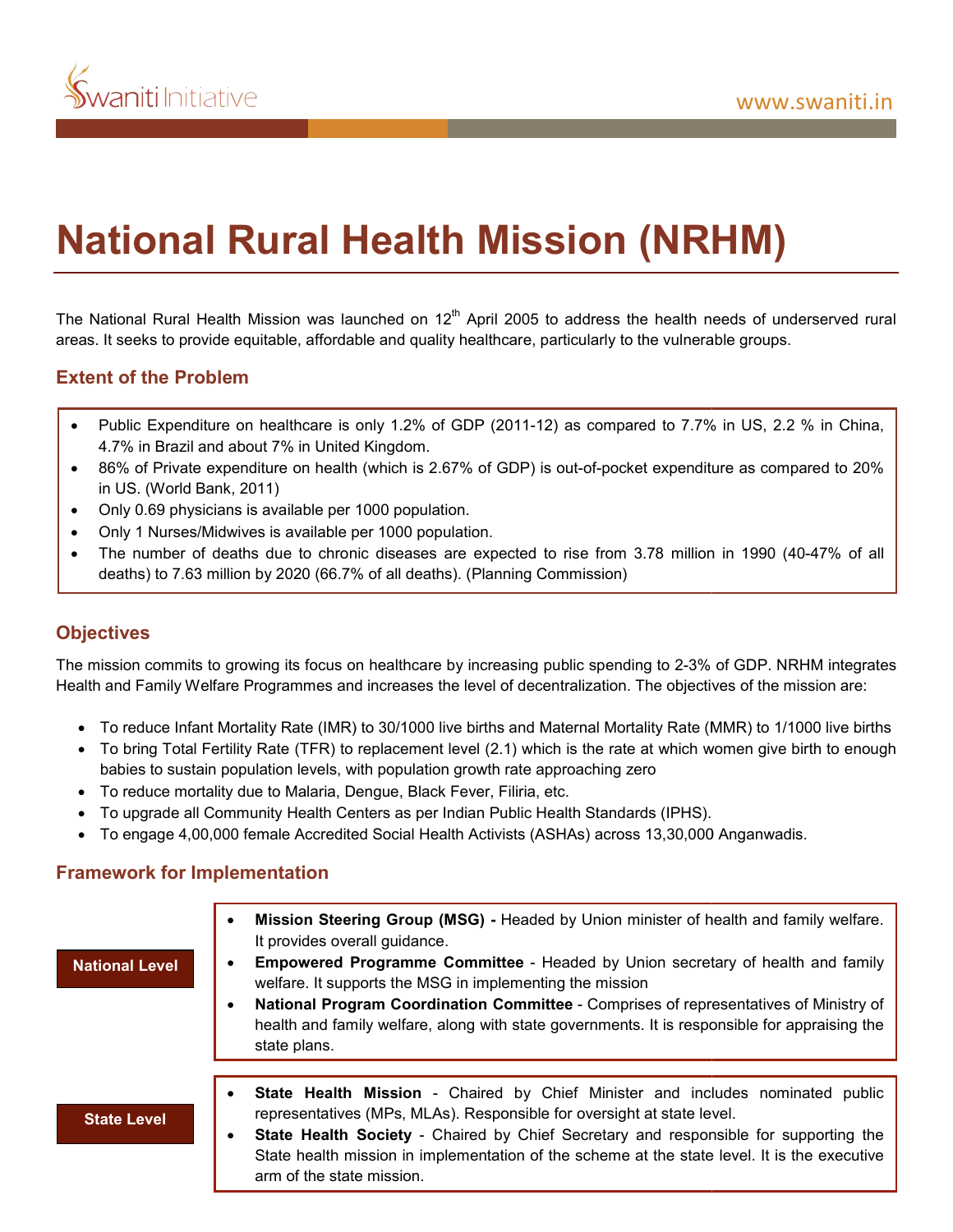#### **District Level**

- **District Health Mission:** Headed by chairman, Zila Parishad and includes MPs, MLAs in the district and the Chief Medical Officer as the mission director. It is responsible for oversight at the district level.
- **District Health Society:** Headed by the District Collector it is responsible for planning and managing all health programmes at the district level. It is the executive arm of the district mission.
- **Village Health Sanitation and Nutrition Committee:** Comprises of Panchayat representatives, Anganwadi workers, accredited social health activists and auxiliary nurse midwives. It is responsible for planning and implementation at village level.

**Village Level**

 **Rogi Kalyan Samiti:** Comprises of MPs, MLAs, Panchayat representatives and health officials. It functions as an NGO and is responsible for management of day to day affairs of sub centres, primary health centres as well as community health centres.

## **Funding Mechanism**

The NRHM provides broad operational guidelines for health interventions by the state. The fund release is on the basis of the State Programme Implementation Plan (SPIP) and its subsequent appraisal by the National Programme Coordination Committee. The SPIPs are prepared by the State Health Societies and must incorporate the District Health Plans (prepared by District Health Societies). The District plans would also take into account planning at village level. The Centre-State sharing in the 12<sup>th</sup> plan is envisaged to be 85:15. In the 12<sup>th</sup> plan it has been made mandatory for the States to post performance audits of health facilities online.

Mission Steering Group-based on State Programme Implementation Plan- releases funds to State Health Society

State Health Society further devolves funds to District Health Society

District Health Society releases untied funds to Village Health & Sanitation Committees and hospitals

The NRHM framework provides for untied annual grants of Rs10,000, Rs 25,000 and Rs 50,000 to every Sub Centre, Primary Health Centre and Community Health Centre respectively to be used for any local health facility. If villages setup health camps, sanitation drive household surveys, then the scheme provides an additional untied grant.

#### **Convergence with other Schemes**

- **Integrated Child Development Scheme (ICDS):** The immunization, health check-up and referral services components of ICDS make use of the Health machinery under NRHM.
- **Mid Day Meal Scheme (MDM):** MDM guidelines stress supplementation of micronutrients, de-worming medicines along, doses of Vitamin A, iron tablets, folic acid tablets and Zinc supplementation. These are provided through public health infrastructure under NRHM.
- **Nirmal Bharat Abhiyan (NBA):** The ASHA functions under NBA for information, education and communication (IEC) and awareness generation. ASHA is also utilized for monitoring of drinking water quality and surveillance.